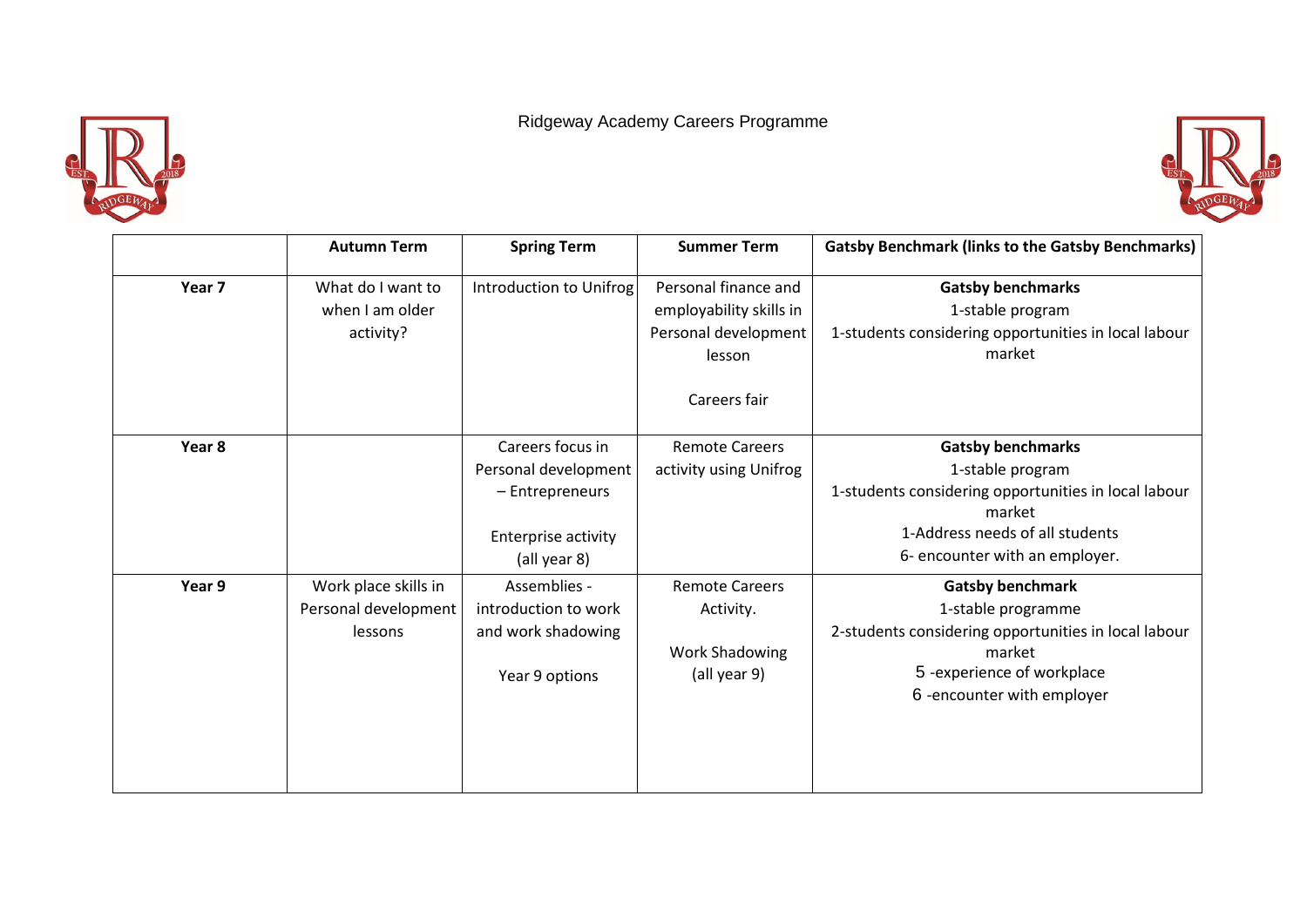| Year 10 | Introductory assembly       | Assemblies to year   |                         | <b>Gatsby benchmark</b>                    |
|---------|-----------------------------|----------------------|-------------------------|--------------------------------------------|
|         | to students - making        | 10 regarding Work    | Work Experience (all    | 1-stable programme                         |
|         | students aware of work      | Experience           | year 10 - one week)     | 1 - Use of information on local employment |
|         | experience in local         |                      |                         | 5-experience of workplace                  |
|         | labour market               |                      | Individual careers      | 6-encounter with employer                  |
|         |                             |                      | guidance appointments   |                                            |
|         |                             |                      |                         |                                            |
|         |                             |                      | <b>Rights and</b>       |                                            |
|         |                             |                      | responsibilities in the |                                            |
|         |                             |                      | work place in Personal  |                                            |
|         |                             |                      | development teaching.   |                                            |
| Year 11 | Attendance of               | Health and safety at |                         | <b>Gatsby benchmark</b>                    |
|         | <b>Generation Stevenage</b> | work in Personal     |                         | 1-stable programme                         |
|         | and other remote            | development lessons. |                         | 5- experience of workplace                 |
|         | encounters via various      |                      |                         | 5-encounter with employer                  |
|         | agencies-                   |                      |                         | 5-encounters with FE and HE college        |
|         | <b>Herts LEP</b>            |                      |                         |                                            |
|         |                             |                      |                         |                                            |
|         | CV and Interviews -         |                      |                         |                                            |
|         | internal being              |                      |                         |                                            |
|         | supported in PSCHE          |                      |                         |                                            |
|         | work                        |                      |                         |                                            |
|         |                             |                      |                         |                                            |
|         | Virtual sessions for        |                      |                         |                                            |
|         | Pathways with SLT -         |                      |                         |                                            |
|         | consideration of            |                      |                         |                                            |
|         | options post GCSE           |                      |                         |                                            |
|         | Visit to local FE           |                      |                         |                                            |
|         | college and                 |                      |                         |                                            |
|         |                             |                      |                         |                                            |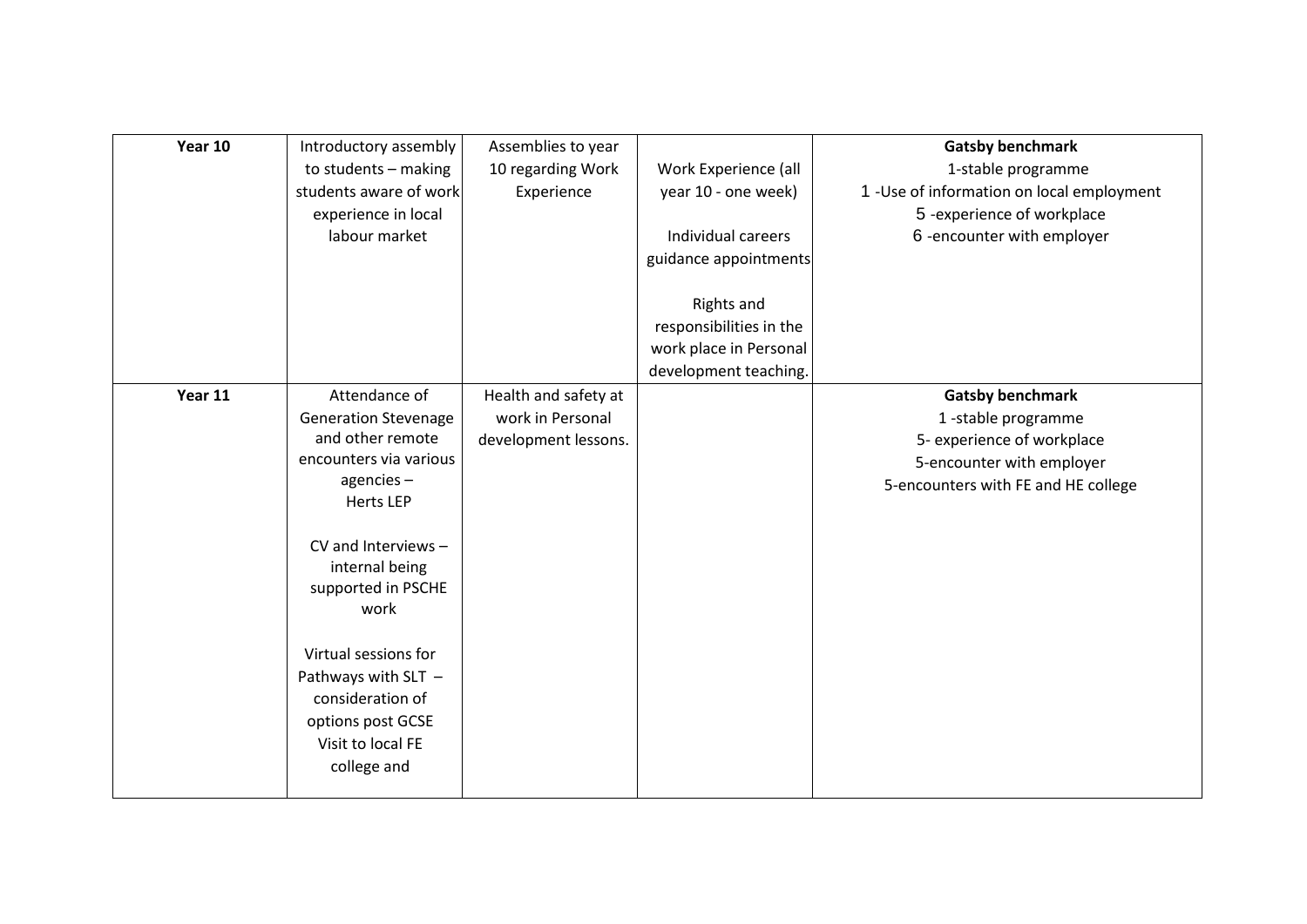|                                                                                                                                                    | Apprenticeship |  |  |  |  |
|----------------------------------------------------------------------------------------------------------------------------------------------------|----------------|--|--|--|--|
|                                                                                                                                                    | presentation   |  |  |  |  |
|                                                                                                                                                    |                |  |  |  |  |
|                                                                                                                                                    |                |  |  |  |  |
|                                                                                                                                                    |                |  |  |  |  |
|                                                                                                                                                    |                |  |  |  |  |
|                                                                                                                                                    |                |  |  |  |  |
|                                                                                                                                                    |                |  |  |  |  |
|                                                                                                                                                    |                |  |  |  |  |
|                                                                                                                                                    |                |  |  |  |  |
|                                                                                                                                                    |                |  |  |  |  |
|                                                                                                                                                    |                |  |  |  |  |
|                                                                                                                                                    |                |  |  |  |  |
|                                                                                                                                                    |                |  |  |  |  |
|                                                                                                                                                    |                |  |  |  |  |
|                                                                                                                                                    |                |  |  |  |  |
|                                                                                                                                                    |                |  |  |  |  |
|                                                                                                                                                    |                |  |  |  |  |
|                                                                                                                                                    |                |  |  |  |  |
| One to one support provided by YC Herts on School site for student's year 10-13- weekly appointment schedule to offer careers advice and to record |                |  |  |  |  |
| student's personal requirements.                                                                                                                   |                |  |  |  |  |
|                                                                                                                                                    |                |  |  |  |  |
|                                                                                                                                                    |                |  |  |  |  |
|                                                                                                                                                    |                |  |  |  |  |
|                                                                                                                                                    |                |  |  |  |  |
|                                                                                                                                                    |                |  |  |  |  |